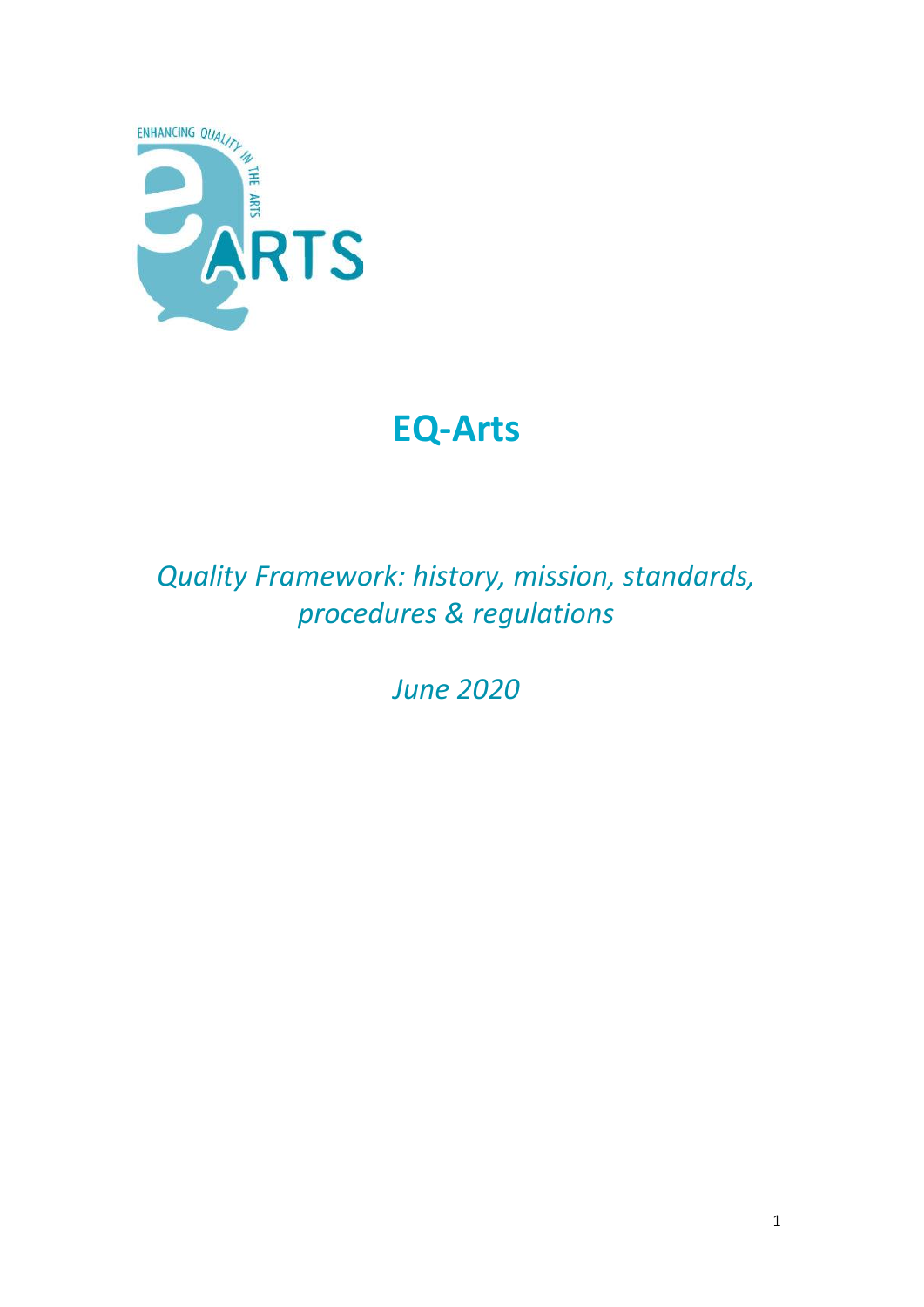| Formal Institutional & Programme Assessment leading to Accreditation  11        |  |
|---------------------------------------------------------------------------------|--|
|                                                                                 |  |
|                                                                                 |  |
|                                                                                 |  |
|                                                                                 |  |
|                                                                                 |  |
|                                                                                 |  |
|                                                                                 |  |
|                                                                                 |  |
|                                                                                 |  |
|                                                                                 |  |
|                                                                                 |  |
| Collaborating with EQAR registered International and National QA&E Agencies  18 |  |
|                                                                                 |  |
|                                                                                 |  |
|                                                                                 |  |
|                                                                                 |  |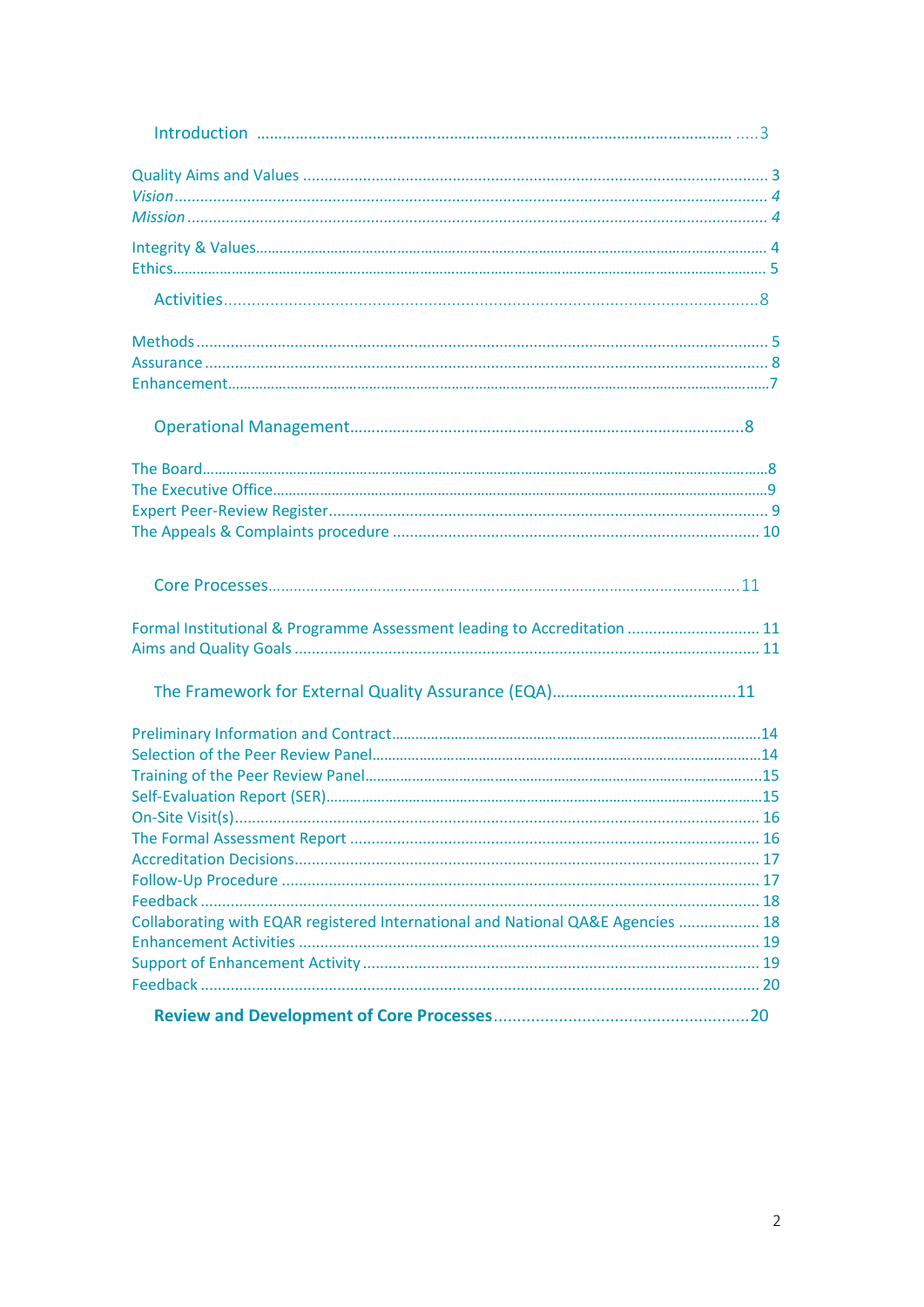# **Introduction**

EQ-Arts is a sector-specific, not-for-profit, Foundation that represents a wide range of disciplines within the broad remit of the creative and performing arts and design (CPAD). Its focus is on enhancement-led quality assurance for higher arts education across the European Higher Education Area (EHEA) and beyond. Within the European Standards and Guidelines for Quality Assurance (ESG) 2015.

Building on the experience gained from  $25$  years of quality [assurance and enhancement](http://www.eq-arts.org/completed-reviews/)<sup>1</sup> (originally founded within the administration of the *European League of the Institutes of Arts [ELIA]* in 1996) EQ-Arts was subsequently established as an independent Foundation under Dutch law on 20th July 2015. It is registered at the *Chamber of Commerce* in Amsterdam (reg. no. 63775751) where its offices are based.

EQ-Arts has become a leading voice in discussions about Quality Assurance & Enhancement (QA&E) in higher arts education across Europe and its mission is to become acknowledged as the leading European Quality Agency for Higher Arts Education.

The national and international quality assurance related projects and activities that EQ-Arts has been involved in over the last 25 years, together with the collective experience of the Board members, has provided the organisation with a unique insight into arts education across the European Higher Education Area (EHEA). This experience has led EQ-Arts to recognise that the sector has developed approaches to curriculum design and pedagogical delivery that offer examples of excellent practice in relation to the Standards embodied in the ESG. For example, the fully committed student-centred approach to learning, teaching and assessment (as reflected in ESG Standard 1.3), is a long-established and well-developed feature of pedagogical practice in the arts. In this, as well as in other areas of higher education practice, the arts sector has much to offer to the wider field of higher education. EQ-Arts is committed to an enhancement-led approach to Quality Assurance in the delivery of Higher Arts Education across the higher education arts field. In undertaking its work, EQ-Arts is mindful of both the clear framework for Higher Education provided by the European Standards and Guidelines for Quality Assurance (ESG) and the key contribution that the creative industries and cultural capital makes to European society and in helping to lay foundations for its future. Therefore, EQ-Arts recognises that the graduates of the diverse range of European Higher Arts Education (EHAE) institutions make significant contributions to the cultural and creative sectors in ways that promote and have significant impact on both social and economic development.

# **Quality Aims and Values**

## **Vision**

EQ-Arts aims to be the leading provider of quality assurance and enhancement services to higher education institutions in the CPAD sector in Europe. While recognising academic and cultural diversity across the sector it will work to establish benchmark standards that help to assure and enhance the quality of academic provision, and the student learning experience, in an international context. Through this work EQ-Arts will be known as an independent and trusted contributor to the CPAD sector, working constructively and efficiently with higher education institutions and national agencies. So, it will engender public confidence in the

<sup>&</sup>lt;sup>1</sup> see EQ-Arts websit[e www.eq-arts.org](http://www.eq-arts.org/) - List of Activities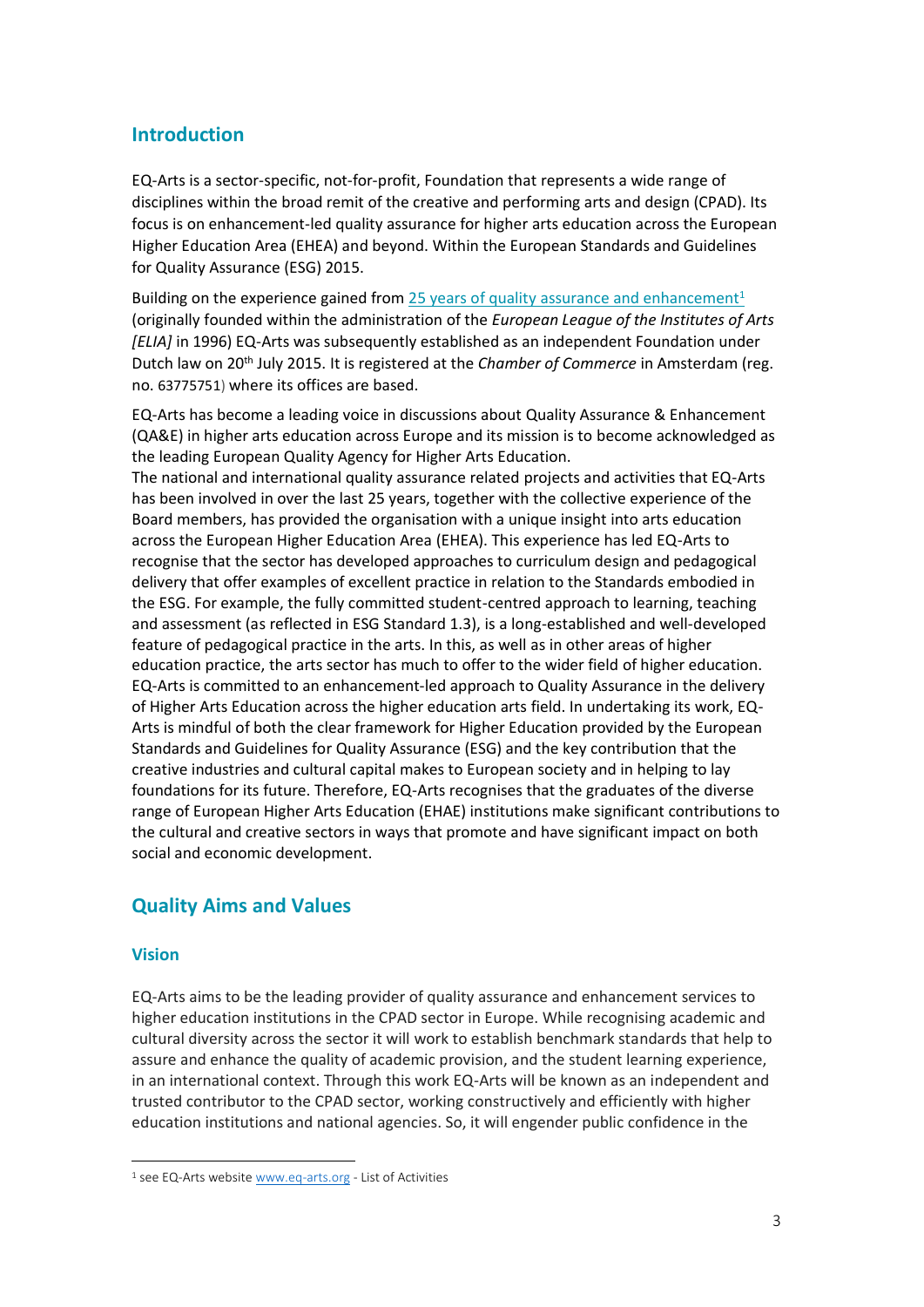quality and value of higher education in the respective disciplines of the CPAD. Alongside this EQ-Arts will also work to advance the sector's capacity for high quality third cycle provision and to stimulate CPAD research that drives the knowledge gained from research back into the teaching curriculum, to enhance the student experience and benefit communities outside the academy.

# **Mission**

EQ-Arts embraces the underpinning principles of the European Standards and Guidelines for Quality Assurance (ESG) 2015 and will work to fully embed the common framework for Quality Assurance. In particular, that Quality Assurance processes should:

- be the primary responsibility of Higher Education Institutions (HEIs) in assuring the quality of their own provision
- be responsive to the diversity of higher education systems, institutions, programmes and students;
- support the development of a quality culture;
- take into account the needs and expectations of students, other stakeholders and society.

Within the fields of CPAD across the EHEA the specific mission of EQ-Arts is to:

- promote a strong quality culture for excellence and its continuous enhancement;
- help guarantee the equivalence of minimum threshold standards for any academic qualification offered in the EHEA;
- continually enhance the student learning experience to achieve the highest standards;
- encourage the transfer of knowledge gained through staff research back into teaching;
- instil trust and confidence in the processes of quality assurance and enhancement;
- help to build institutional capacity for high quality internal review and enhancement.

## **Integrity and Values**

The activities undertaken by EQ-Arts are based on the governing principle that all institutions will be treated fairly and equally in having open access to the professional knowledge and experience of EQ-Arts. Therefore, the mission of EQ-Arts is to assure and enhance quality across the CPAD sector as a whole in ways that are even-handed and impartial.

EQ-Arts applies these principles in ways that respect the unique characteristics of higher arts education and honours the diversity of institutions in which the study of arts practice (in all its variants) is offered.

EQ-Arts recognises and upholds the following values:

- 1. EQ-Arts believes all activities involving institutions, programmes and stakeholders of the European Higher Arts Education sector must start from a position of trust and EQ-Arts aims to strengthen this and ensure a co-ordinated, bottom-up approach to them.
- 2. EQ-Arts is well connected to and known by the European Higher Arts Sector for its commitment to and respect for the sector's autonomy.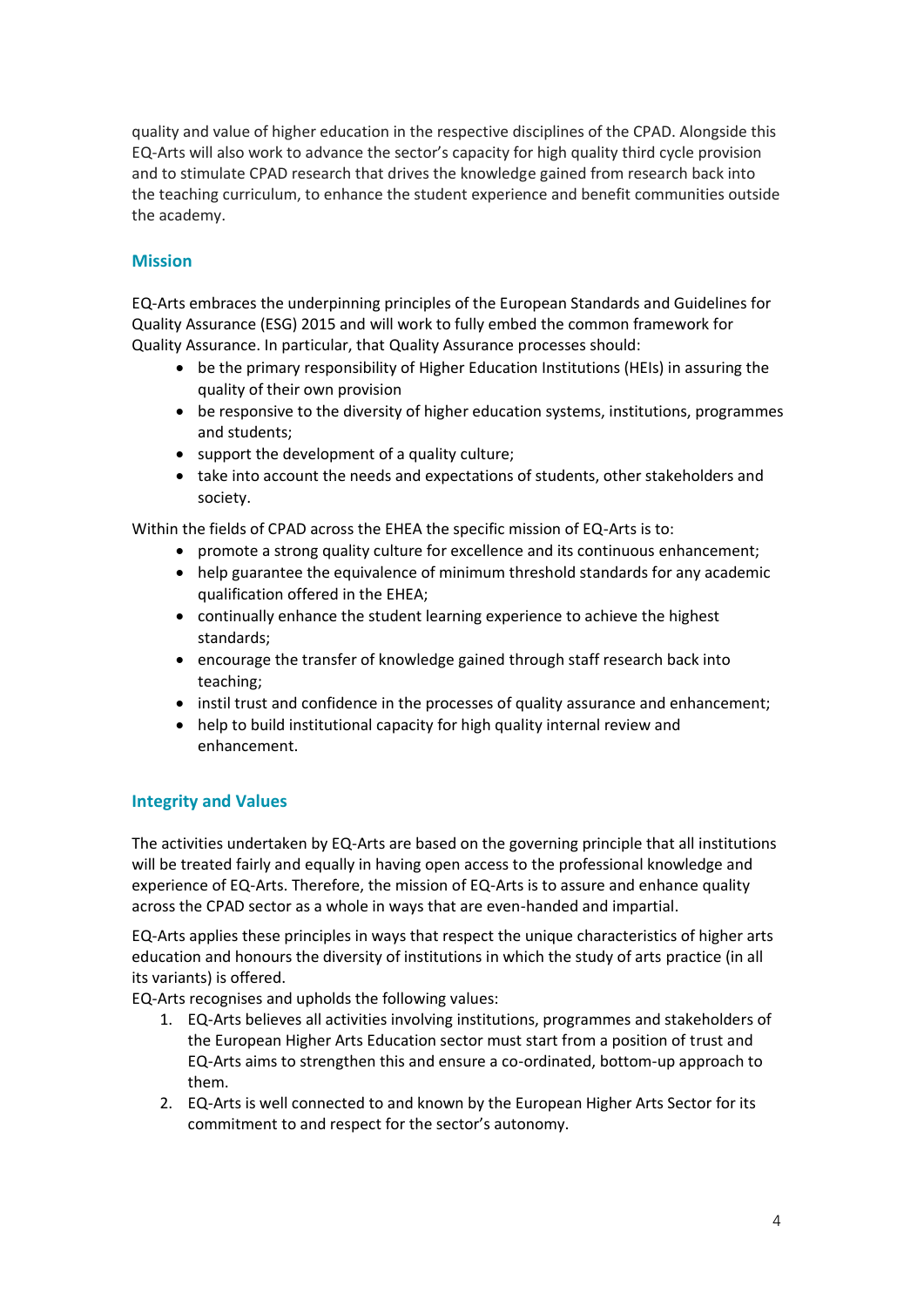- 3. EQ-Arts fully recognises the needs of society and the world of work for the development of creativity and generative critical thinking, which are key attributes of higher arts education.
- 4. EQ-Arts stresses its commitment to value and promote cultural, artistic, and pedagogical diversity.

EQ-Arts firmly safeguards its independence as an organisation and of its activities, since it believes this is necessary to be best able to guarantee and enhance the quality of Higher Arts Education.

## **Ethics**

EQ-Arts has regard to general ethical principles that it applies across all of its higher arts education activities. The EQ-Arts framework is based on the following Four Principles of *ethical behaviour:* 

| Autonomy           | Respecting the decision-making capacities of autonomous persons.           |
|--------------------|----------------------------------------------------------------------------|
| <b>Beneficence</b> | Acting in ways that benefit participants.                                  |
| Non-maleficence    | Avoiding doing harm.                                                       |
| Justice            | Distributing benefits and costs fairly, treating all participants equally. |

# **Activities**

The accreditation and review activities undertaken by EQ-Arts will cover the following levels:

- *Institution* This will focus on the effectiveness of the institution's own quality assurance and enhancement systems to achieve the stated aims and objectives. *Unit* This will focus on the degree to which a Faculty, Department or School is delivering a range of academic provision that meets the academic objectives
- *Programme* This will focus on the degree to which the following programme levels have been able to sustain and enhance their academic provision:
	- Pre-degree Certificate/Diploma;
	- BA, MA;

set out for it.

- MPhil, M.Res, PhD.
- *Joint* This may focus on a collaboration between two or more institutions seeking to offer, for example, a joint programme leading to a single academic award or, a compact arrangement between a pre-degree certificate/diploma and an undergraduate BA programme.
- *Research* This will focus on an institution's research capacity as undertaken by its academic employees as well as the development of the institution's own research environment.

## **Methods**

The approach adopted by EQ-Arts for its quality assurance and enhancement activities is rigorous and impartial. This is based on the following processes—both of which are essential precursors to the formation of robust and reliable quality judgments: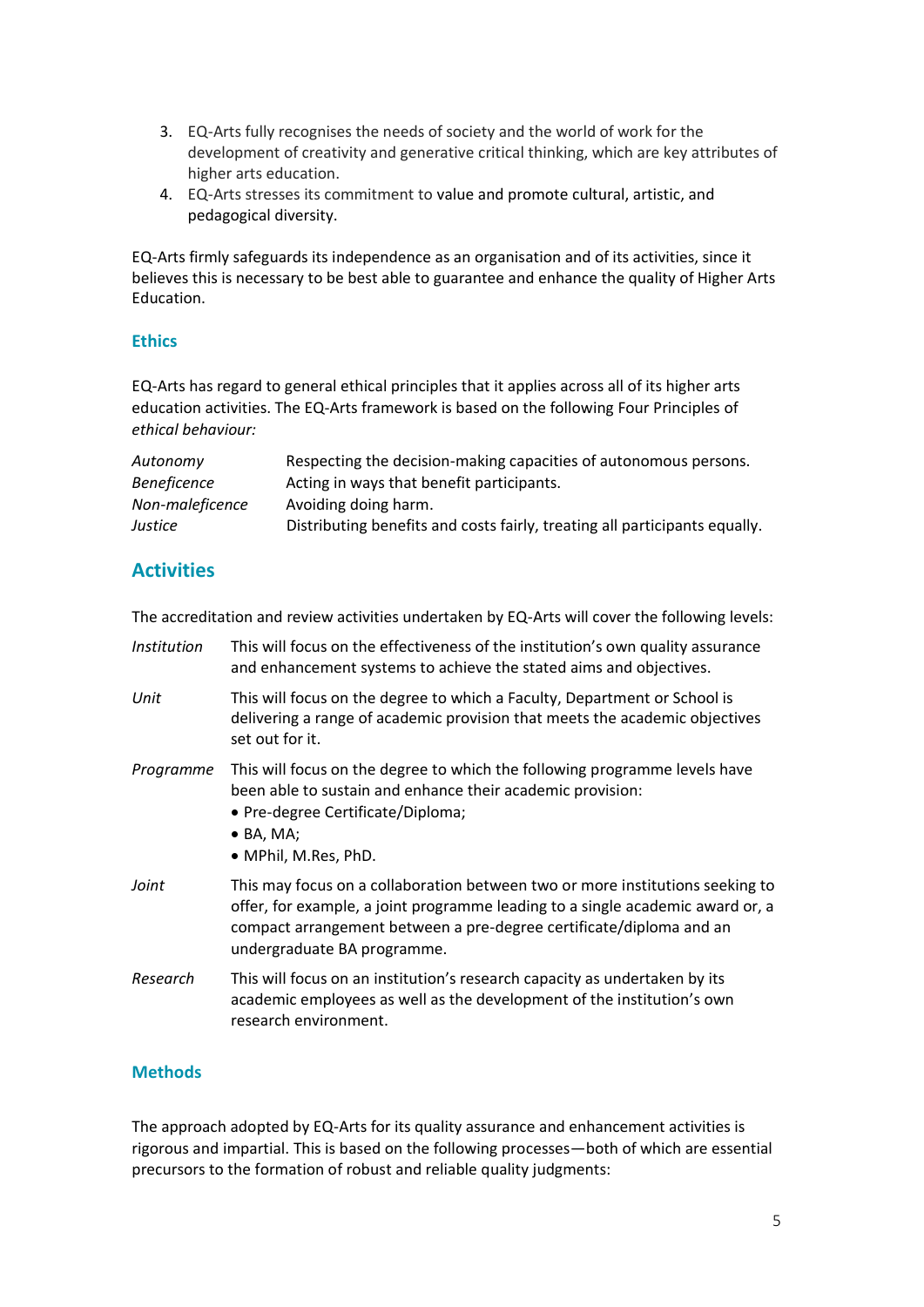- *Assessment* EQ-Arts will use a systematic and formal process of assessment to gather and analyse both quantitative and qualitative information about an institution, an individual programme, or, research activity. The aim is to understand the degree to which it has met its own objectives through the strategies it employs and the design of its academic provision. Assessment is an essential part of all accreditation and review processes.
- *Evaluation* To properly evaluate the performance of an institution/programme, EQ-Arts will undertake a systematic, and objective, critical analysis that is based on the evidence resulting from assessment processes (both internal and external). The outcomes of an evaluation process will be quality judgments that underpin the recommendations made in all reports provided by EQ-Arts.

#### **Assurance**

Quality assurance processes will determine the formal and/or legal standing of an academic award or institutional provision. Normally these activities are commissioned by a national accreditation agency or by a self-accrediting higher education institution:

- *Accreditation* Accreditation is the evaluation of an institution or a specific educational programme in order to determine the degree to which it will, if approved, meet the minimum threshold standards required to receive a licence to award academic qualifications. Accreditation is normally time-limited with periodic renewal.
- *Revalidation* Revalidation is the process of periodic review through which an already accredited programme is judged to continue to be meeting, and to what degree, the threshold standards required for the accredited award. Revalidation, as a process of quality assurance, is also linked to evidence for the actions an institution has taken to deliver quality enhancement of the provision throughout the period since the previous validation, the degree to which this enhancement has been achieved and the strategies in place to further that enhancement.

#### **Enhancement**

Quality enhancement activities are not usually the requirement of any legislative framework but are determined through institutional choice and so commissioned by the institution. They include:

- *Review* Review processes are normally conducted on a periodic basis with their primary focus being on quality outcomes. The aim of review is to evaluate the degree to which an institution or programme has been able to quality enhance outcomes from the academic provision that is under review. Quality reviews can be undertaken either as an internal audit by the institution itself or as an external audit conducted by EQ-Arts.
- *Audit* Audit processes are normally conducted on a periodic basis with their primary focus being on quality system*s.* Quality audits aim to determine the degree to which the overall system for quality assurance (not the quality of the outcomes from that system) are meeting, or could meet, stated aims and objectives. At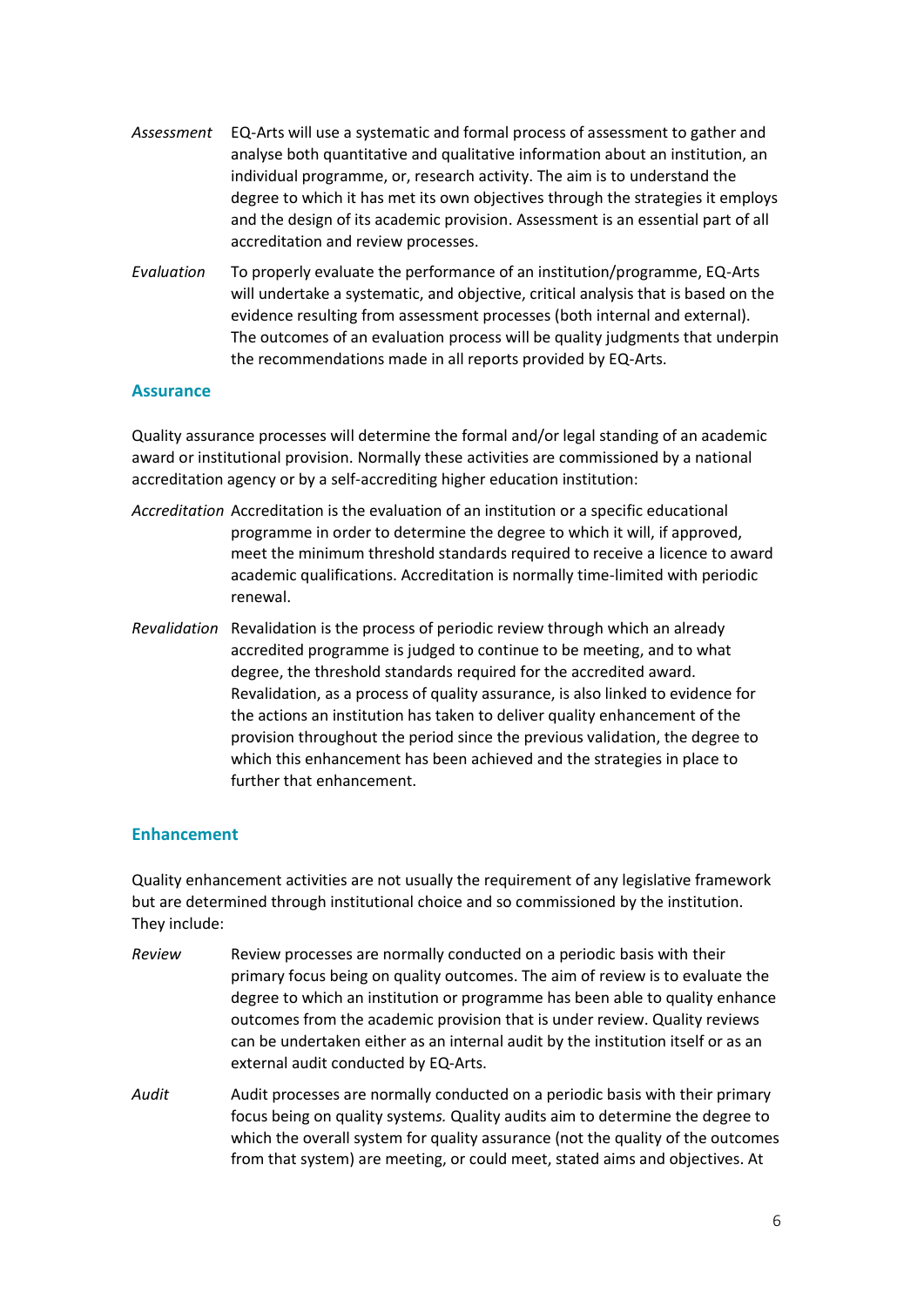programme level this can be undertaken either as an internal audit by the institution itself or as an external audit conducted by EQ-Arts. Institutional audits will determine the degree to which the Institution's own procedures and mechanisms ensure quality assurance and quality enhancement. At this level, Institutional audit is normally undertaken by an external agency such as EQ-Arts.

*Benchmarking* Quality benchmarks are external reference points that help institutions to identify their own strengths, weaknesses and best practices. Benchmarks also help to establish meaningful and relevant comparisons between a range of different institutional cultures and academic programmes so facilitating international co-operation between higher education institutions across the CPAD sector. Where an institution is subject to a national qualifications framework this will constitute the benchmarks to be used for comparison.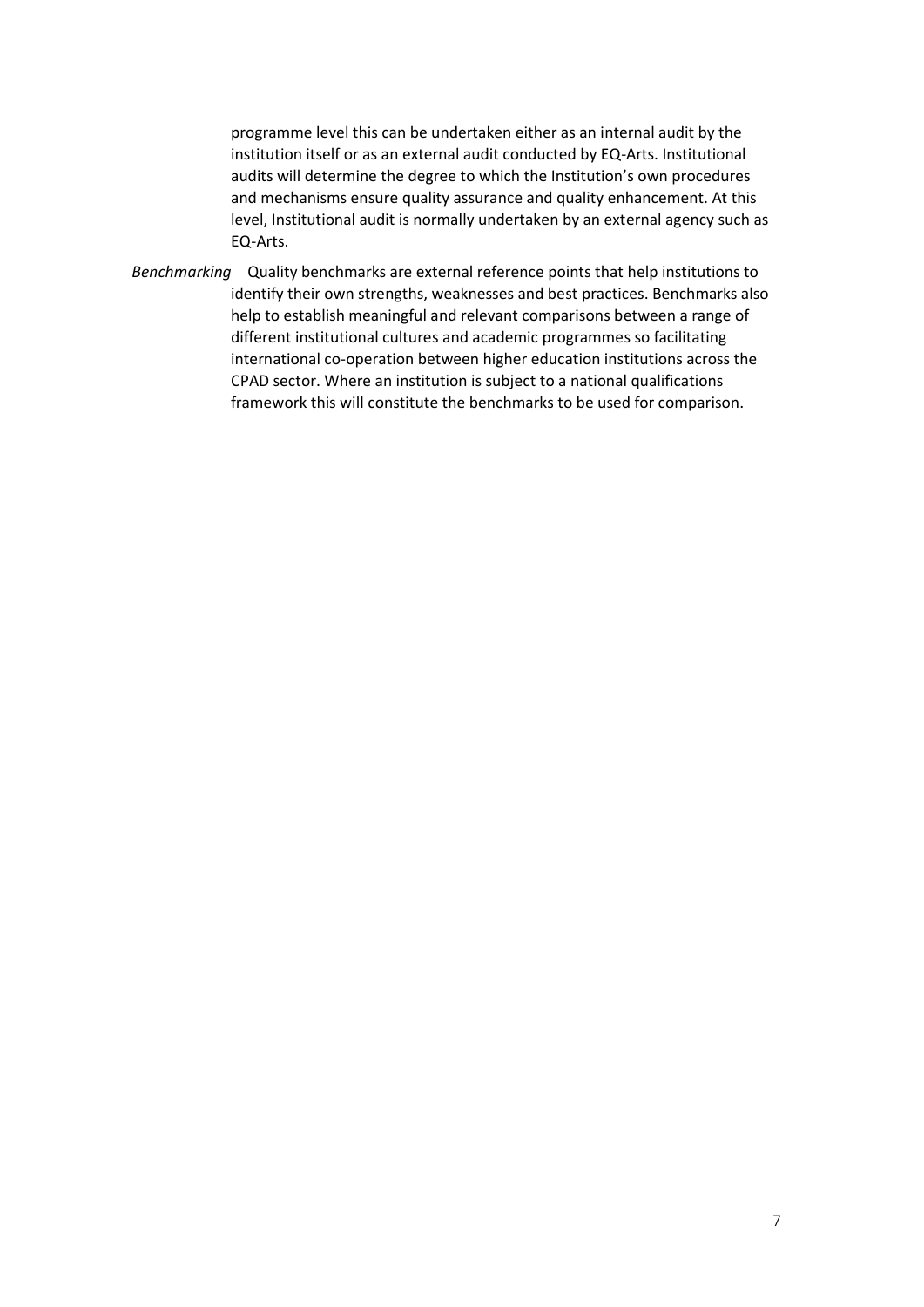# **Operational Management**

EQ-Arts is an autonomous, independent, not-for-profit external quality assurance agency for higher arts education. EQ-Arts is legally established as a Foundation (Stichting), following a process formally concluded in Amsterdam, the Netherlands, on 20<sup>th</sup> July 2015. EQ-Arts, its purpose and statutes are registered in Amsterdam at the Chamber of Commerce<sup>2</sup>. Its current seat of operation is in Amsterdam, the Netherlands.

To carry out its activities<sup>3</sup>, EQ-Arts has a clearly defined operational management structure, which comprises of:

- The Board
- The Executive Office

Supported by:

- **Expert Peer-Review Register**
- Appeals Committee

## **The Board**

The EQ-Arts Board is comprised of members who, together, constitute the governing body of the Foundation. To discharge its responsibilities the Board will act independently of all external interests and/or influences, including governments (given its non-governmental status) and other stakeholders. Consequently, members of the Board are appointed in a personal capacity (no Board member is there to represent the interests of an organisation, agency or institution).

The EQ-Arts Board is responsible for the:

- effective implementation and continuous review of the Governance Framework set out here;
- planning of external, independent, periodic reviews of the Board's own performance;
- approval of annual reports/accounts and the appointment of annual auditors;
- preparation and monitoring of a five-year strategic plan;
- approval and monitoring of annual business and operational plans;
- final decision making in all the Board's formal assessment and accreditation processes;
- signing-off of final reports concerning all of the Board's quality assurance activities;
- researching and approving periodic trend analyses drawn from the Board's activities;
- scrutinising and approving applications to join the Board's Register of Peer Reviewers;
- approving the appointment of Review Team Chairs and Members;
- instigating independent reviews of complaints or appeals concerning the Board's activities;
- convening occasional or standing working groups to assist in the Board's work;
- identifying and selecting new Board members and electing a chair.

#### The constitution of the Board is as follows:

*Chair (x1)* Elected from, and by, Board members

<sup>2</sup> Kamer van Koophandel 63775751

<sup>3</sup> see *EQ-Arts Governance Framework* 2020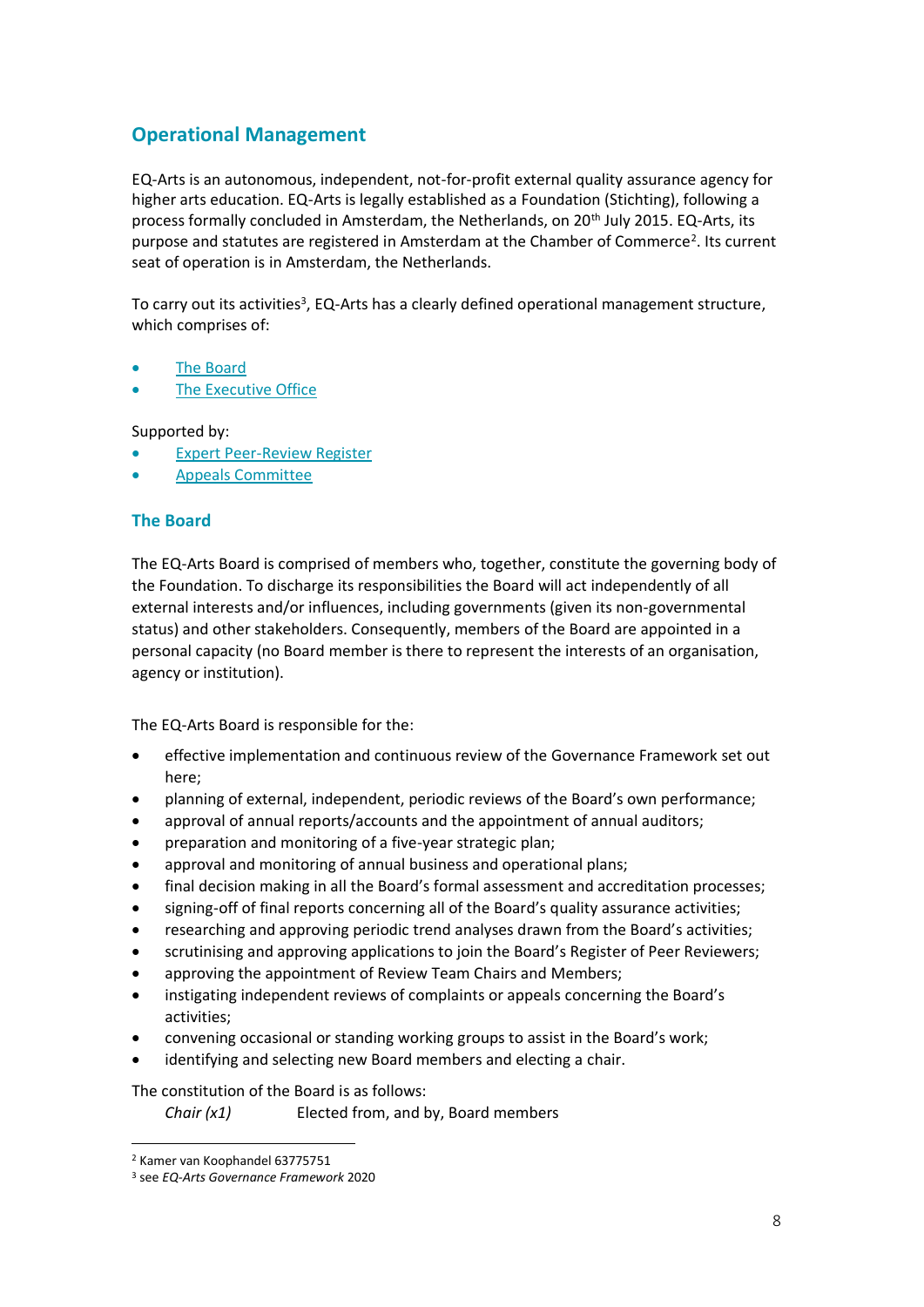| $Ex\text{-}officio(x1)$        | EQ-Arts Chief Executive Officer <sup>4</sup>                                                                                                                 |
|--------------------------------|--------------------------------------------------------------------------------------------------------------------------------------------------------------|
| Treasurer (x1)                 | Appointed by the Board from its members                                                                                                                      |
| Secretary (x1)                 | Appointed by the Board from its members                                                                                                                      |
| Members (min2)                 | Selected from the EQ-Arts Register of Peer Reviewers or by<br>nomination <sup>5</sup> & invitation                                                           |
|                                | Student(s) (min1) Nominated by Higher Education Institutions, Student Union<br>associations or Quality Assurance Agencies                                    |
| Officer (x1)<br>Observers (<5) | EQ-Arts General Manager <sup>6</sup><br>By invitation from other arts agencies or professional and subject<br>associations aligned with the work of EQ-Arts. |

With the exception of the Executive Officer and General Manager all periods of office will be for a period of three years renewable for a maximum of three terms.

A skills audit of all current Board members will be maintained to ensure that the Board's collective responsibilities are fully discharged and that the range of stakeholder interests are properly represented.

## **The Executive Office**

The Executive Office comprises of the Chief Executive Officer (CEO) and General Manager, who are both appointed by the Board and who are responsible for the management and dayto-day organisation of the agency, as determined by the Board.

The Executive Office co-ordinates, guides, supports and documents all external activities of EQ-Arts relating to its core processes as well as internal processes such as committee or working group meetings.

#### **The Expert Peer-Review Register**

The Executive Office maintains an annually updated Peer-Review Register of trained experts. Inclusion in the EQ-Arts Register of reviewers will be made through a process of public advertisement and open application. The EQ-Arts website displays an open invitation for teachers, managers and professionals the higher arts education and professional sectors to participate in the annual External QA&E expert training programme. Their application is accompanied by a curriculum vitae (CV), demonstrating experience and engagement in QA practice. After the training programme, the Board considers recommendations from the trainers, set against the selection criteria below, and endorses the successful candidates to be added to the register. Students are also invited through open calls addressed to national and European Students Unions or associations and national QA agencies.

All Board members, and those accepted onto the Register of Peer Reviewers, will be required to declare, and keep up to date, a list of instances where they may have major or minor conflict of interest though completion of the EQ-Arts Conflict of Interest Form.

<sup>4</sup> Non-voting member

<sup>5</sup> Nominated by International Arts Discipline Networks (e.g. CUMULUS, CILECT, AEC etc.)

<sup>6</sup> ibid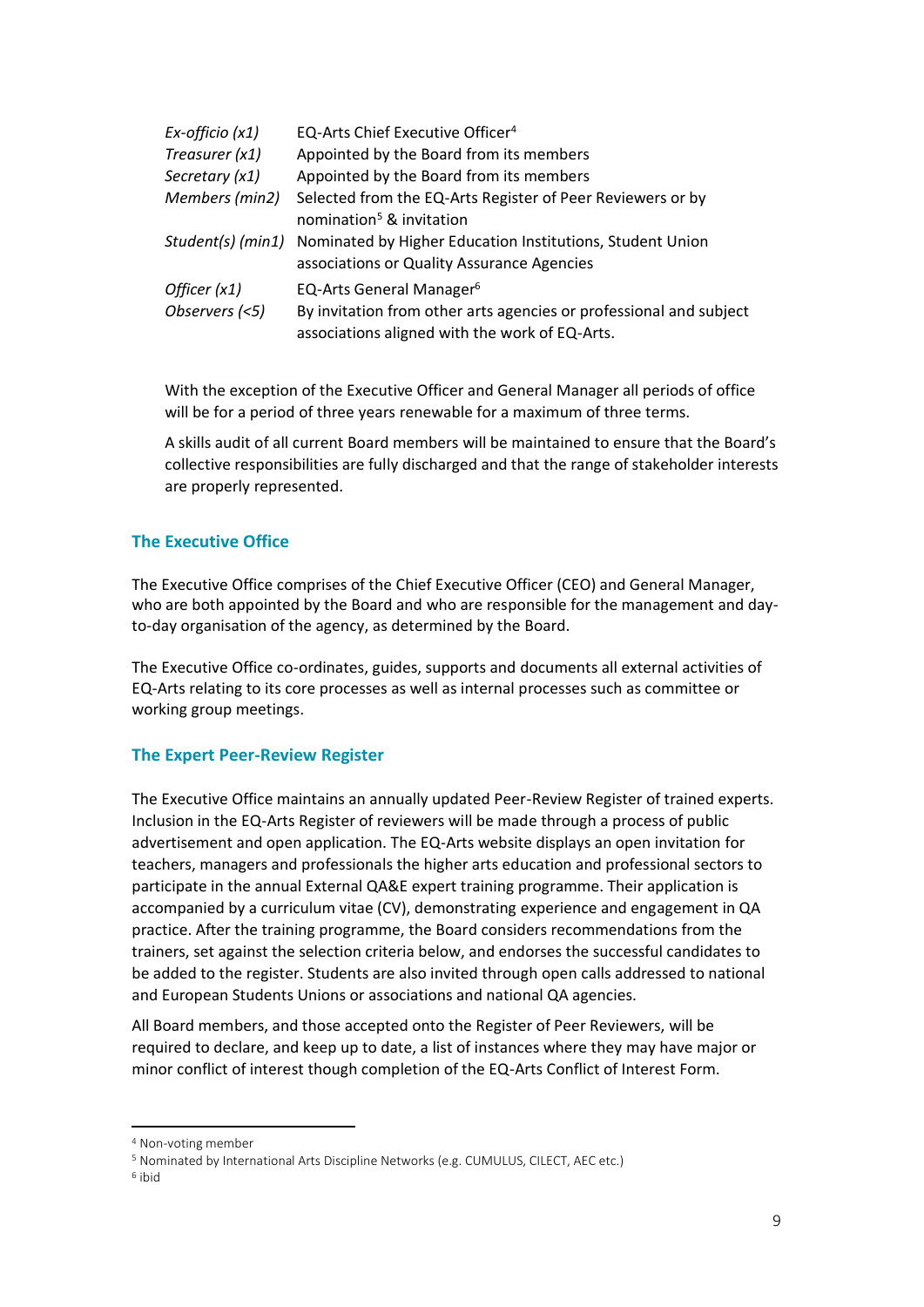# **The Appeals & Complaints Procedure<sup>7</sup>**

## Complaints

*Purpose ::* This complaints procedure will enable an institution to seek remedy for a deviation from, or a failure in, some element of EQ-Arts service delivery as it is set out in this Governance Framework.

*Complaints Committee ::* A Complaints Committee will be comprised of three members drawn from the EQ-Arts Register of Peer Reviewers and be chaired by the EQ-Arts CEO. In composing the Committee, geographical and disciplinary balance will be considered, as well as required expertise and background of the Committee members.

#### Appeals

*Purpose ::* The appeals procedure will enable an institution to seek reconsideration of a quality judgement(s) or outcome(s) before publication of the final report.

*Appeals Committee ::* All Appeals (including Complaints that are against the EQ-Arts Board or any of its members) will be heard by an Appeals Committee that is independent of the Board of Governance. This Committee will have a Chair, to be nominated for a period of three years by an independent Subject Association with whom EQ-Arts is formally associated.

<sup>7</sup> see *EQ-Arts Governance Framework* (paras. 19&20) *Complaints & Appeals*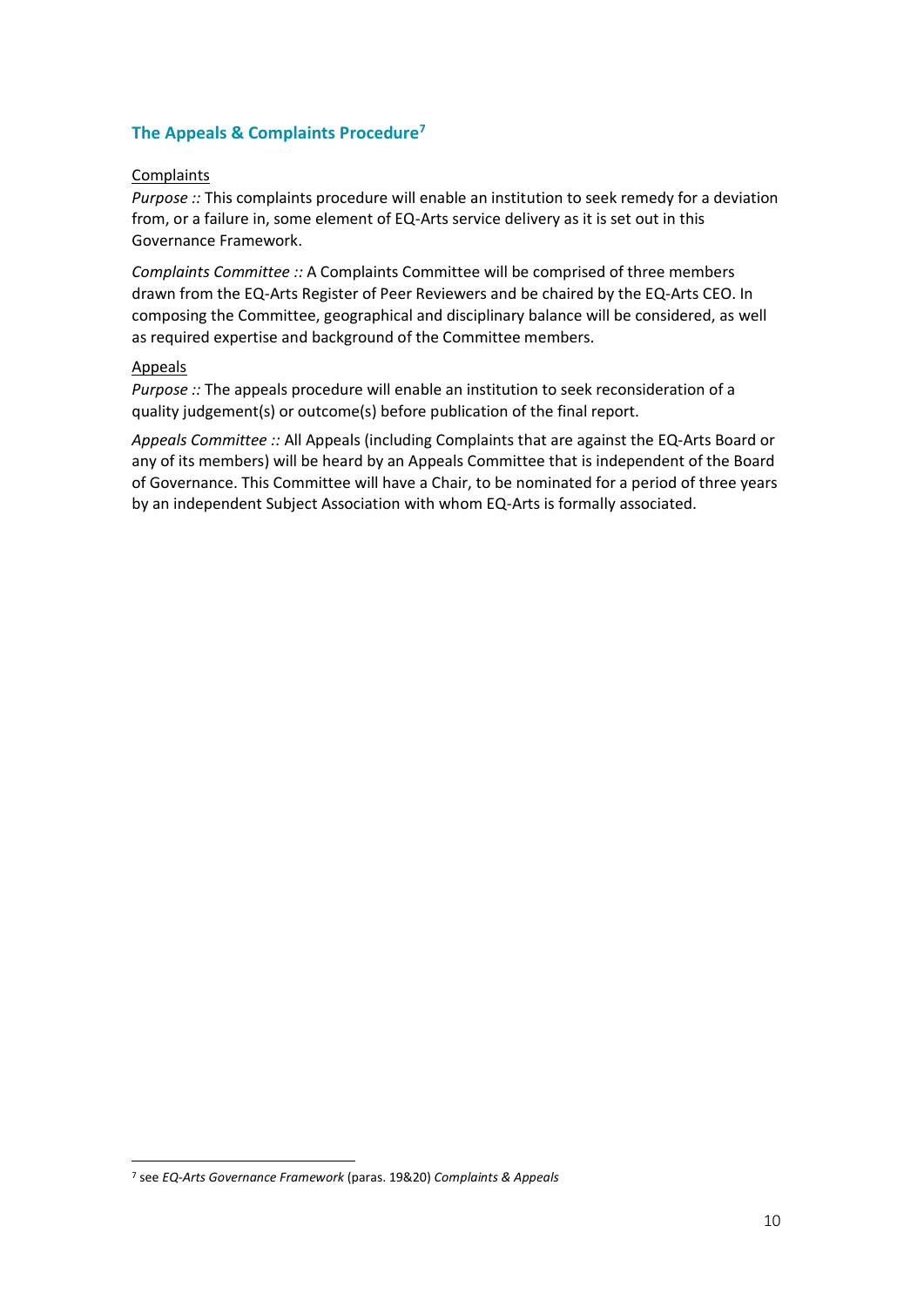# **Core Processes**

# **Formal Institutional & Programme Assessment leading to Accreditation**

## **Aims and Quality Goals**

EQ-Arts upholds its values guided by the following **beliefs** in carrying out its activities through:

- placing particular emphasis on the enhancement of a student learning experience that supports students to become creative mediators in today's rapidly changing societies and art communities;
- promoting student-centred approaches to learning, teaching and assessment;  $\blacksquare$
- encouraging the constructive alignment of teaching and learning activities, and assessment tasks;
- encouraging institutions to develop and enhance a quality culture which guides their  $\blacksquare$ mission and vision;
- adopting a review methodology based on peer review, in which the participation of students, relevant professional bodies and/or employers as stakeholders is embedded;
- ensuring that explicit criteria and transparent processes underpin all its activities;  $\blacksquare$
- ensuring that its processes are open to external scrutiny;
- recognising a range of external and international reference points and/or criteria (primarily guided by the ESG 2015);
- ensuring that the outcomes of its processes have formal status, are decided  $\blacksquare$ independently and are publicly available.

In order to deliver a high-quality process that adheres to EQ-Arts core values and beliefs the following QA&E measures are carried out in Formal Assessment Reviews.

## **The EQ-Arts Framework for External Quality Assurance (EQA)**

In EQ-Arts Framework for EQA following ESG standards are addressed in the following table.

| <b>EQ-Arts Self-evaluation report</b>     | <b>EQ-Arts Self-evaluation report</b>    | <b>ESG Standards</b> |
|-------------------------------------------|------------------------------------------|----------------------|
| institutional Review                      | <b>Programme Review</b>                  | part 1               |
| <b>Standard 1. Institutional mission,</b> | <b>Standard 1. Programme's goals</b>     | 1.1 Policy for QA    |
| vision and context                        | and context                              |                      |
|                                           |                                          |                      |
| the institutional mission and vision      | the programme goals are clearly          |                      |
| are clearly stated.                       | stated and reflect the institutional     |                      |
|                                           | mission and aims.                        |                      |
|                                           |                                          |                      |
| <b>Standard 2. Educational processes</b>  | <b>Standard 2. Educational processes</b> | 1.2 Design and       |
|                                           |                                          | approval of          |
| 2.1 The programmes curricula and          | 2.1 The curriculum and its methods       | programmes           |
| their methods of delivery:                | of delivery:                             | 1.3 Student-         |
|                                           |                                          | centred              |
| the goals of the institution are          | the aims of the programme are            | learning,            |
| achieved through the content and          | achieved through the content and         | teaching and         |
| structure of the study programmes         | structure of the curriculum and its      | assessment           |
| and their methods of delivery.            |                                          |                      |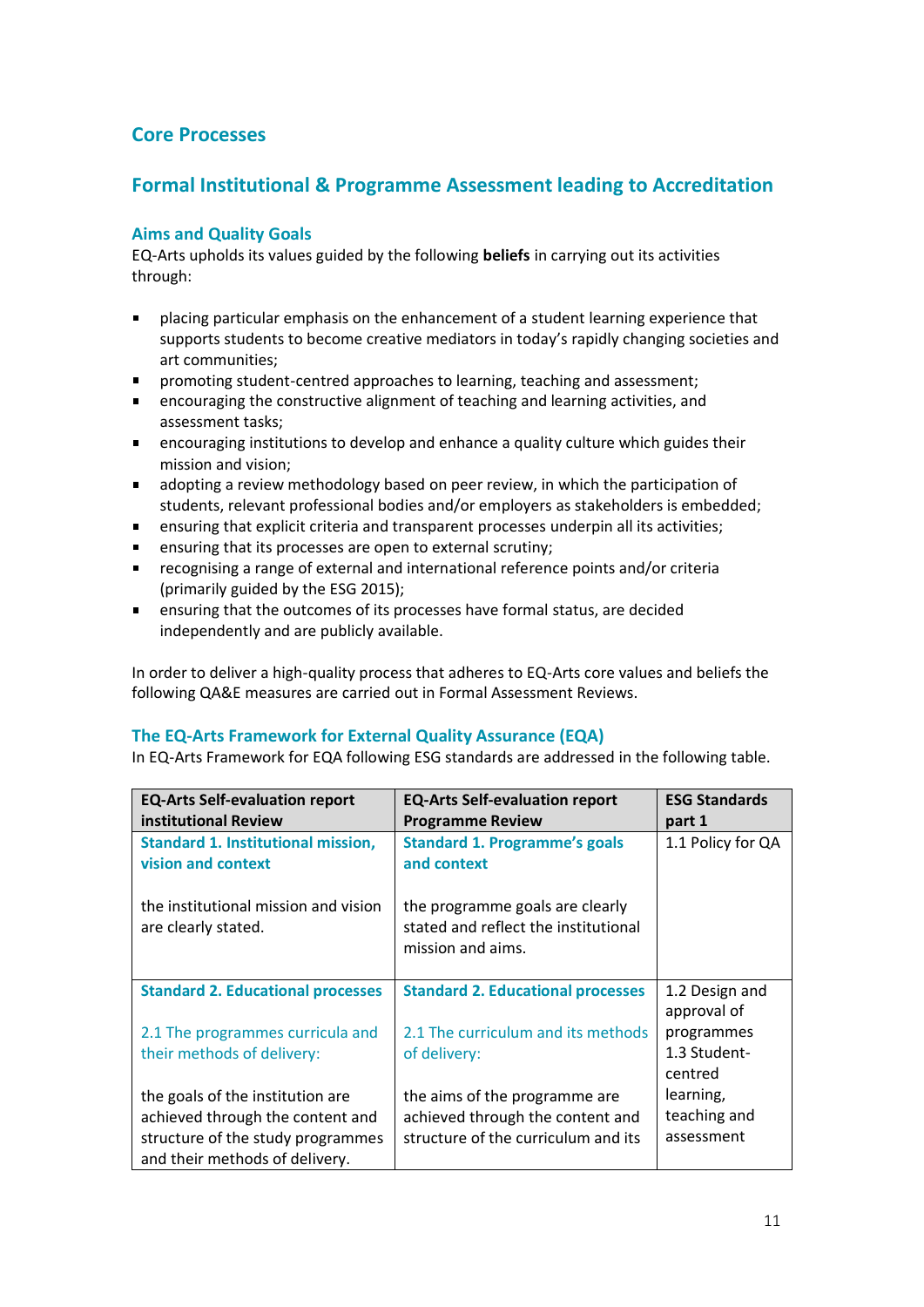| 2.2 International perspectives:<br>the institution offers a range of<br>opportunities for students and<br>staff to gain an international<br>perspective.<br>2.3 Assessment:<br>assessment methods are clearly<br>defined and demonstrate<br>achievement of learning outcomes. | teaching & learning<br>methodologies.<br>2.2 International perspectives:<br>the programme offers a range of<br>opportunities for students and<br>staff to gain an international<br>perspective.<br>2.3 Assessment:<br>assessment methods are clearly<br>defined and demonstrate<br>achievement of learning outcomes. |                                                  |
|-------------------------------------------------------------------------------------------------------------------------------------------------------------------------------------------------------------------------------------------------------------------------------|----------------------------------------------------------------------------------------------------------------------------------------------------------------------------------------------------------------------------------------------------------------------------------------------------------------------|--------------------------------------------------|
| <b>Standard 3. Student profiles</b>                                                                                                                                                                                                                                           | <b>Standard 3. Student profiles</b>                                                                                                                                                                                                                                                                                  | 1.4 Student<br>admission,                        |
| 3.1 Admission/Entrance<br>qualifications:                                                                                                                                                                                                                                     | 3.1 Admission/Entrance<br>qualifications:                                                                                                                                                                                                                                                                            | progression,<br>recognition and<br>certification |
| there are clear criteria for student<br>admission, based on an<br>assessment of their<br>artistic/academic suitability for the<br>institution's study programmes.                                                                                                             | there are clear criteria for student<br>admission, based on an<br>assessment of their<br>artistic/academic suitability for the<br>programme.                                                                                                                                                                         |                                                  |
| 3.2 Student progression,<br>achievement and employability:                                                                                                                                                                                                                    | 3.2 Student progression,<br>achievement and employability:                                                                                                                                                                                                                                                           |                                                  |
| the institution has mechanisms to<br>formally monitor and review the<br>progression, achievement and<br>subsequent employability of its<br>students.                                                                                                                          | the programme has mechanisms to<br>formally monitor and review the<br>progression, achievement and<br>subsequent employability of its<br>students.                                                                                                                                                                   |                                                  |
| <b>Standard 4. Teaching staff</b>                                                                                                                                                                                                                                             | <b>Standard 4. Teaching staff</b>                                                                                                                                                                                                                                                                                    | 1.5 Teaching<br>staff                            |
| 4.1 Staff qualifications and<br>professional activity:                                                                                                                                                                                                                        | 4.1 Staff qualifications and<br>professional activity:                                                                                                                                                                                                                                                               |                                                  |
| members of the teaching staff are<br>qualified for their role and are<br>active as artists/<br>pedagogues/researchers.                                                                                                                                                        | members of the teaching staff are<br>qualified for their role and are<br>active as artists/<br>pedagogues/researchers.                                                                                                                                                                                               |                                                  |
| 4.2 Size and composition of the<br>teaching staff body:                                                                                                                                                                                                                       | 4.2 Size and composition of the<br>teaching staff body:                                                                                                                                                                                                                                                              |                                                  |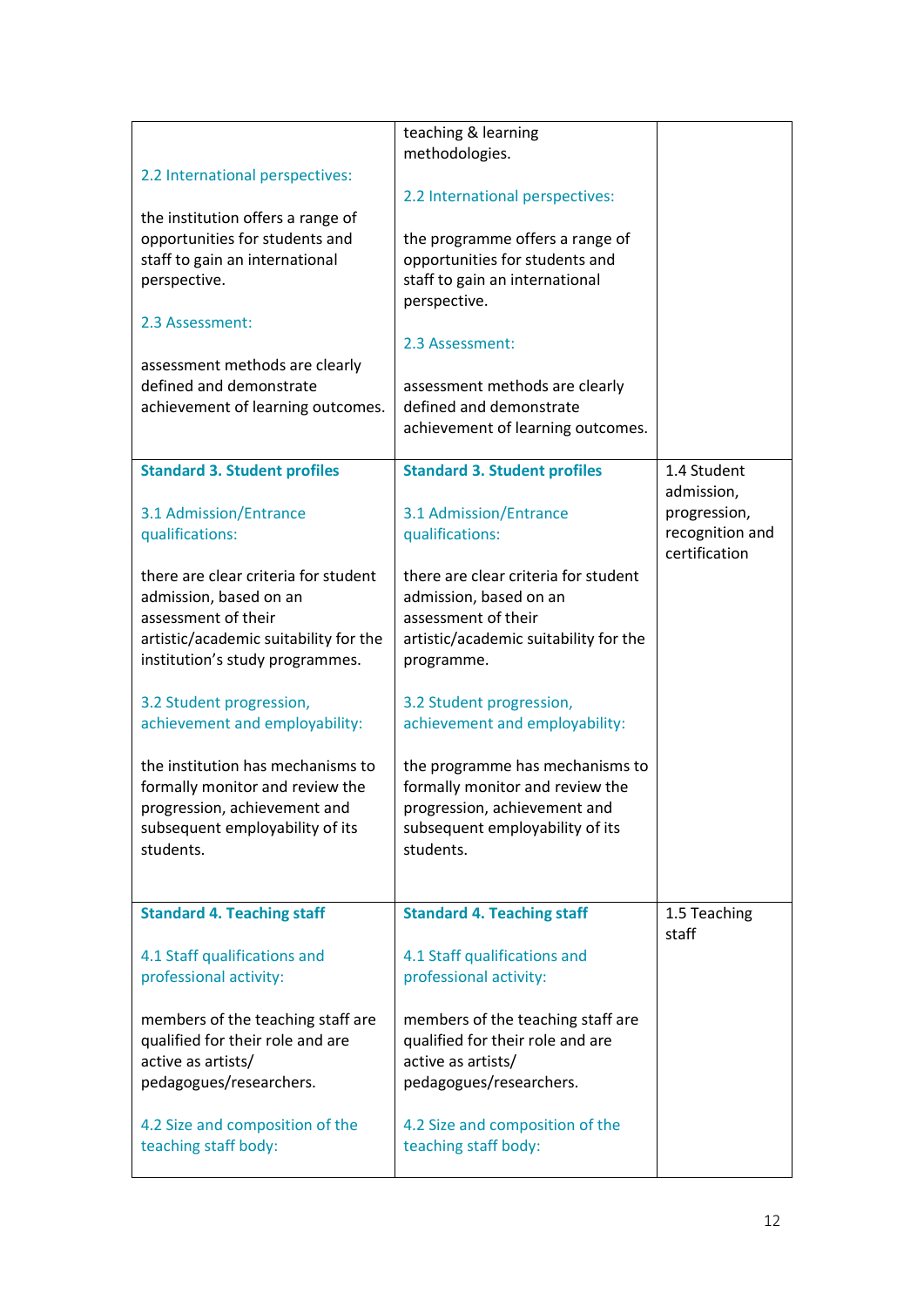| there is sufficient qualified<br>teaching staff to effectively deliver<br>the programme.                      | there is sufficient qualified<br>teaching staff to effectively deliver<br>the programme.                       |                                                                    |
|---------------------------------------------------------------------------------------------------------------|----------------------------------------------------------------------------------------------------------------|--------------------------------------------------------------------|
| <b>Standard 5. Facilities, resources</b><br>and support                                                       | <b>Standard 5. Facilities, resources</b><br>and support                                                        | 1.6 Learning<br>resources and<br>student support                   |
| 5.1 Facilities:                                                                                               | 5.1 Facilities:                                                                                                |                                                                    |
| the institution has appropriate<br>resources to support student<br>learning and delivery of the<br>programme. | the institution has appropriate<br>resources to support student<br>learning and delivery of the<br>programme.  |                                                                    |
| 5.2 Financial resources:                                                                                      | 5.2 Financial resources:                                                                                       |                                                                    |
| the institution's financial resources<br>enable successful delivery of the<br>programme.                      | the institution's financial resources<br>enable successful delivery of the<br>programme.                       |                                                                    |
| 5.3 Support staff:                                                                                            | 5.3 Support staff:                                                                                             |                                                                    |
| the institution has sufficient<br>qualified support staff.                                                    | the programme has sufficient<br>qualified support staff.                                                       |                                                                    |
| <b>Standard 6. Communication,</b><br>organisation and decision-making                                         | <b>Standard 6. Communication,</b><br>organisation and decision-making                                          | 1.7 Information<br>management                                      |
| 6.1 Internal communication<br>process:                                                                        | 6.1 Internal communication<br>process:                                                                         |                                                                    |
| effective mechanisms are in place<br>for internal communication within<br>the institution.                    | effective mechanisms are in place<br>for internal communication within<br>the programme.                       |                                                                    |
| 6.2 Organisational structure and<br>decision-making processes:                                                | 6.2 Organisational structure and<br>decision-making processes:                                                 |                                                                    |
| the institution has an appropriate<br>organisational structure and clear<br>decision-making processes.        | the programme is supported by an<br>appropriate organisational<br>structure and decision- making<br>processes. |                                                                    |
| <b>Standard 7. Internal Quality</b><br><b>Culture:</b>                                                        | <b>Standard 7. Internal Quality</b><br><b>Culture:</b>                                                         | 1.9 On-going<br>monitoring and<br>periodic review<br>of programmes |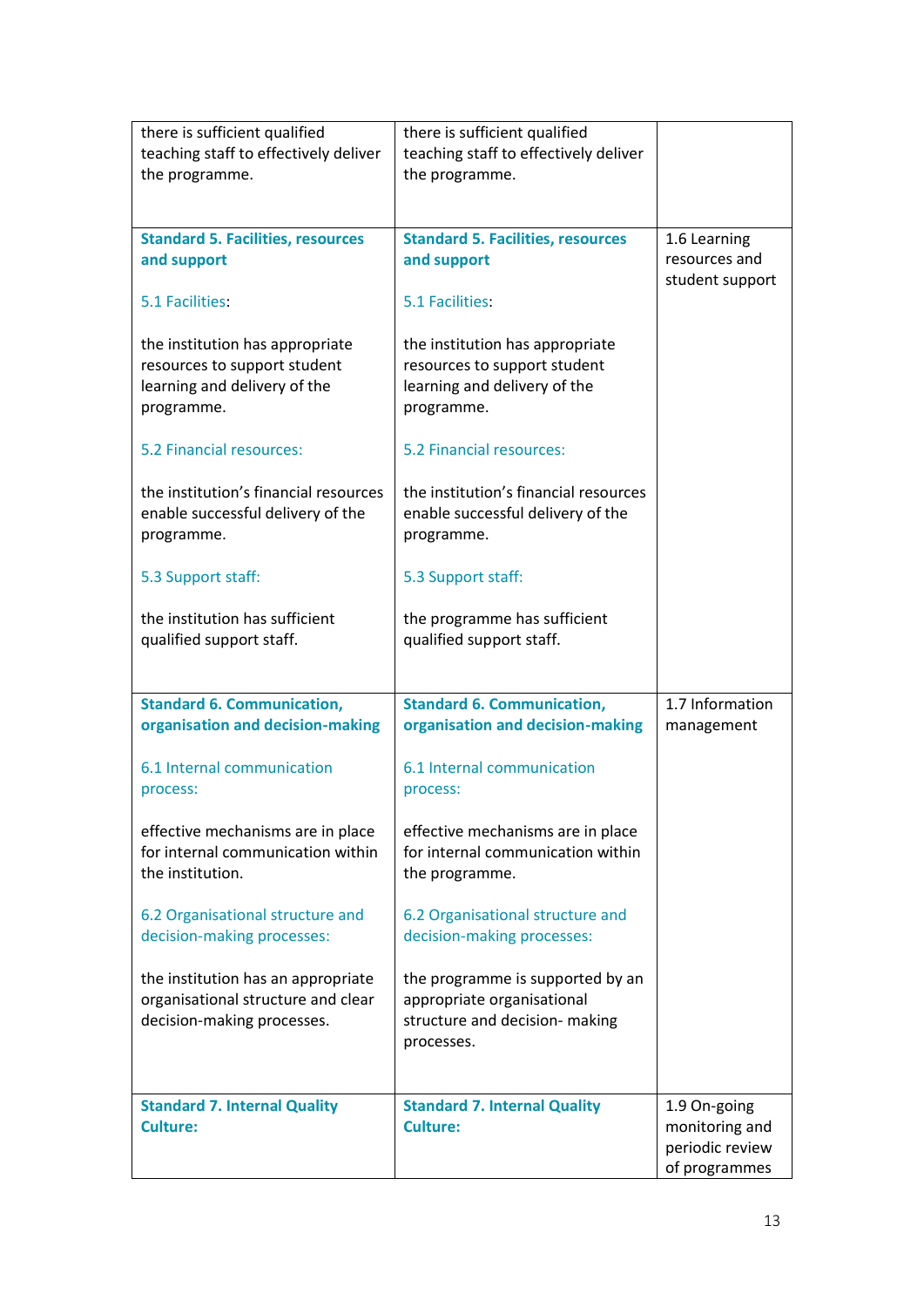| the institution has a strong internal<br>quality culture, supported by clear<br>and effective quality assurance and<br>enhancement procedures. | the programme has in place<br>effective quality assurance and<br>enhancement procedures.       |                           |
|------------------------------------------------------------------------------------------------------------------------------------------------|------------------------------------------------------------------------------------------------|---------------------------|
| <b>Standard 8. Public interaction</b><br>8.1 Cultural, artistic and<br>educational contexts:                                                   | <b>Standard 8. Public interaction</b><br>8.1 Cultural, artistic and<br>educational contexts:   | 1.8 Public<br>information |
| the institution engages within<br>wider cultural, artistic and<br>educational contexts.                                                        | the programme engages within<br>wider cultural, artistic and<br>educational contexts           |                           |
| 8.2 Interaction with the artistic<br>professions:                                                                                              | 8.2 Interaction with the artistic<br>professions:                                              |                           |
| the institution actively promotes<br>links with various sectors of the<br>creative industries and other<br>artistic professions                | the programme actively promotes<br>links with various sectors of the<br>creative industries.   |                           |
| 8.3 Information provided to the<br>public:                                                                                                     | 8.3 Information provided to the<br>public:                                                     |                           |
| information provided to the public<br>about the institution is clear,<br>consistent and accurate.                                              | information provided to the public<br>about the programme is clear,<br>consistent and accurate |                           |

## **Preliminary Information and Contract**

Once an institution expresses its interest in having a quality review carried out, the Executive Office will co-ordinate a preliminary information visit to the institution in order to establish clarity with the institution about the goals and scope of the process.

Before starting a review, a contract will be signed confirming the goals and scope of the review, the time frame, the responsibilities of both partners, as well as cost and billing arrangements. The contract is signed by EQ-Arts CEO and an authorised signatory on behalf of the institution.

## **Selection of the Peer Review Panel**

The Board, with guidance from the Executive Office, endorses the Chairperson of the review panel, from the current EQ-Arts Peer-Review Register, who has the necessary experience to fulfil the role of a Chair as specified in the *Code of Conduct* and *Composition of the Evaluation Teams<sup>8</sup> .*

In collaboration with the Executive Office, the Chair will propose the other members of the Review Team, also drawn from the Peer-Review Register, to the Board. Team members will

<sup>8</sup> see *EQ-Arts Governance Framework* (para. 16 pp.9-10)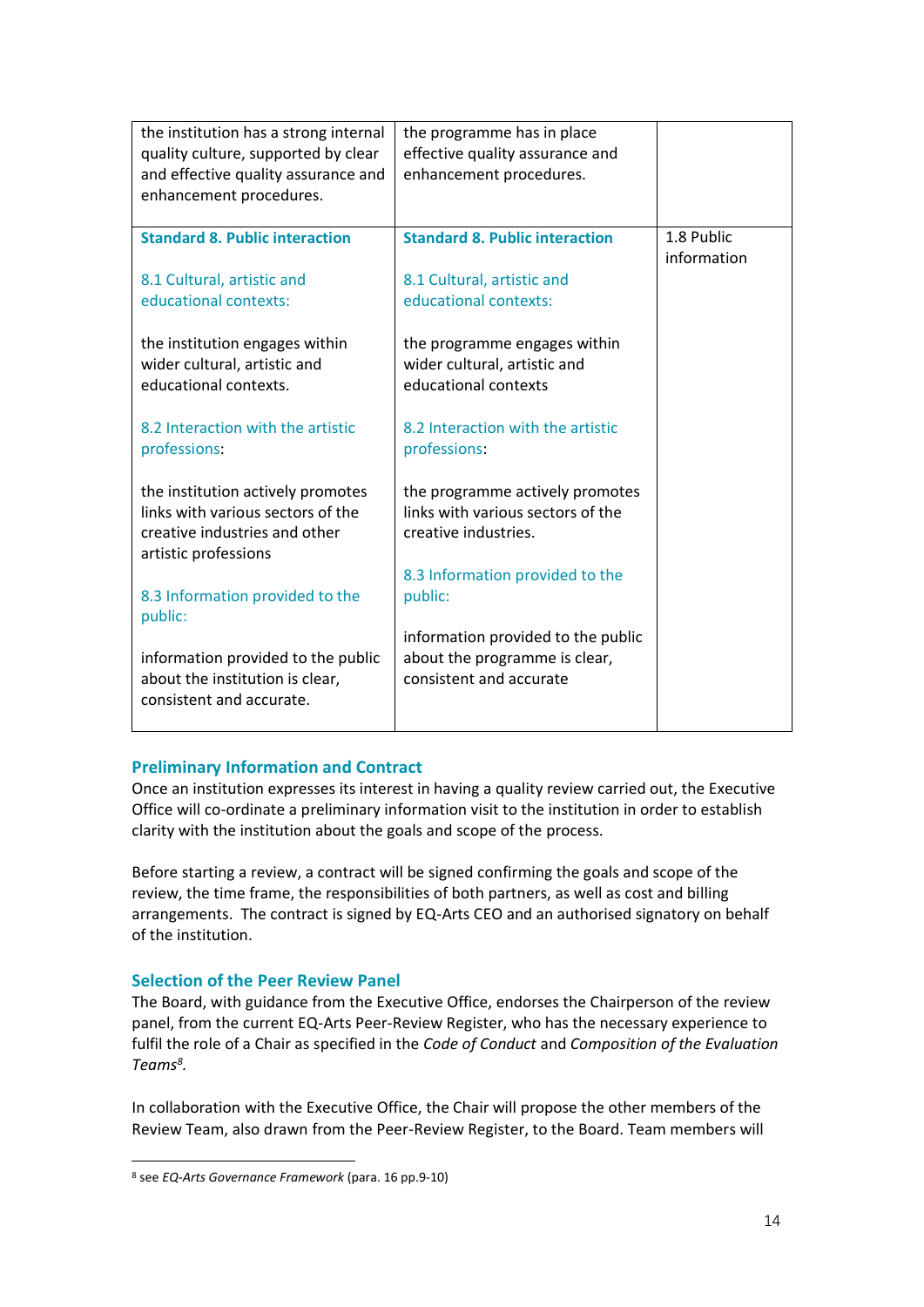be selected from individuals listed in the EQ-Arts Register of Peer Reviewers. The constitution of Teams will have a balanced mix of gender, geographic spread, arts discipline specific knowledge, general experience of QA&E, academic experience in Higher Arts Education and experience of the professional world. This spread of expertise will normally include institutional management and governance, artistic and academic management and artistic and professional experience. Knowledge of the country-specific system of higher arts education and of the legislation applicable will be addressed where possible and as appropriate. All Teams will include a student member.

Team membership will be comprised of individuals who represent stakeholder groups and are listed in the EQ-Arts Peer Review Register as follows:

| Chair                  | x1             |
|------------------------|----------------|
| Reviewers              | x1 or more     |
| Student representative | x1             |
| Secretary              | X <sub>1</sub> |

## **Training of the Peer Review Panel**

Assuring the quality and experience of peer reviewers commissioned by EQ-Arts is a major priority. Consequently, EQ-Arts offers training courses that are specifically designed to enable participants to adapt a range of skills to form a competence to work as an international peerreview expert in the field of external QA *(in line with the ESG 2015 guidelines)* and to be familiar with current policy developments in higher education quality assurance*.*

This training also aims to ensure an adequate level of consistent knowledge across the EQ-Arts community of peer reviewers in terms of EQ-Arts own processes and its standards for quality assurance and enhancement. The peer review training will also help to build the collective expertise and coherence of the CPAD international community of practice.

Specifically, the training is designed to:

- familiarise participants with the ESG 2015 for Quality Assurance in the EHEA;
- engage participants in processes of evidence analysis and in the development of strategic approaches to the evaluation of internal QA processes;
- involve participants in a close simulation of an external international peer-review QA process;
- adapt the communication and teamwork skills of participants to the specific context of international external QA review processes;
- involve participants in simulated processes of the formulation and framing of recommendations and commendations;
- familiarise participants with the procedures and processes adopted by EQ-Arts.

## **Self-Evaluation Report (SER)**

The production of the SER is guided by the EQ –Arts *Institutional & Programme SER*  templates<sup>9</sup>. EQ-Arts is highly conscious to balance the need for clarity and evidence with the demands associated with the production of additional documentation and associated issues of translation for the institution.

<sup>9</sup> See Annex 29 *EQ-Arts SER template for Institutional Review* & Annex 31 *EQ-Arts SER template Programme Review,* available on www.eq-arts.org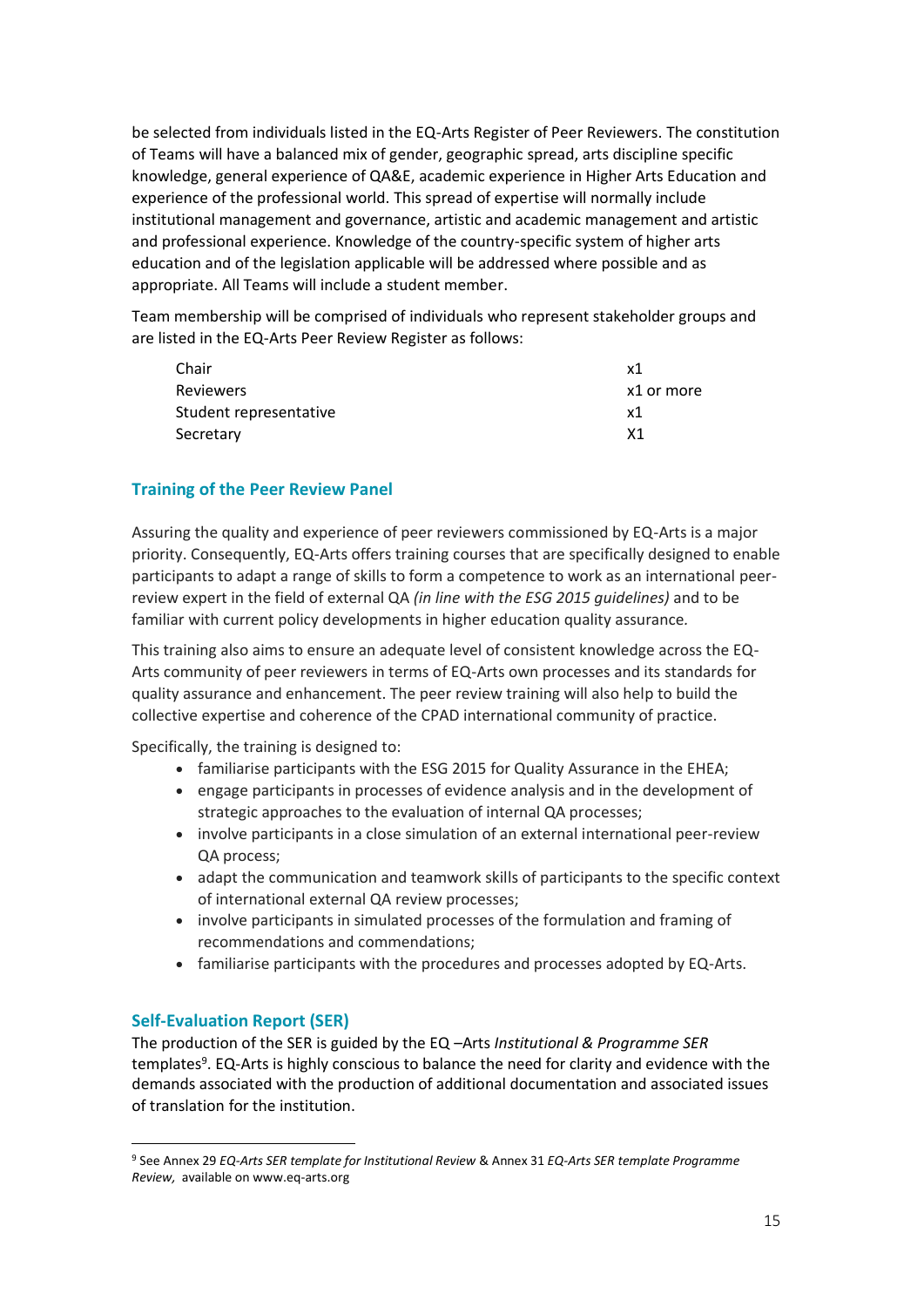The EQ –Arts *Institutional & Programme SER* templates cover each of the current ESG standards. This is augmented by series of questions and indicative types of evidence that could be asked/provided in each section of the template, designed to ensure that the review process covers the particular issues and demands of higher art education as set out in the core beliefs of EQ-Arts. The SER template encourages the institution/programme to discuss how it has dealt with past challenges and to demonstrate any recent improvements it has instigated.

The Executive Office will act as liaison and establish clear lines of communication between the institution/programme and the Chair who liaises with the Review Team.

# **On-Site Visit(s)**

The site-visit(s) to the institution will be carried out in accordance to the EQ-Arts *Codes and Statements* and the EQ-Arts *Review Procedures<sup>10</sup>* which consist of an extensive range of protocols that guide communication, scheduling, evidence gathering, note-taking and documentation and the collegiate comportment of the team, both within its membership and in respect of the institution.

Each visit concludes with oral feedback, which outlines the major points that have been agreed by the Evaluation Team, which will be discussed in more detail within the subsequent written report.

# **The Formal Assessment Report**

The outcomes of all EQ-Arts quality assurance and quality enhancement reviews will be a report written by international subject specialists in the CPAD sector. All such reports will be permanently lodged in the public domain via the EQ-Arts website.

All reports will identify areas of good practice, potential areas for further development and perceived weaknesses. Accreditation and Validation reports will, additionally, include a formal recommendation on the accreditation/validation outcomes along with any conditions or requirements that may, or may not, be attached to these. Should there be any conditions these will be realistically achievable and expressed in such a way that makes clear the timescales for this and what is expected. The institution will have the prerogative to determine what may be the best means to achieve these conditions. If such conditions are not met within the timescales set out, then the recommendation may be not to recommend accreditation or continue validation.

The report also takes full account of the national context of the institution and any other specific circumstances, to ensure that the report does not include external demands that it would be impossible for it to implement (for example actions that are inconsistent with the national laws or statutes that pertain to higher education).

EQ-Arts reports will always consider any steps that have already been taken by an institution in relation to quality assurance and enhancement while also identifying areas of necessary improvement and/or steps towards further enhancements. Reviews and reports will be

<sup>10</sup> see *EQ-Arts Governance Framework* (paras. 6,7 & 9)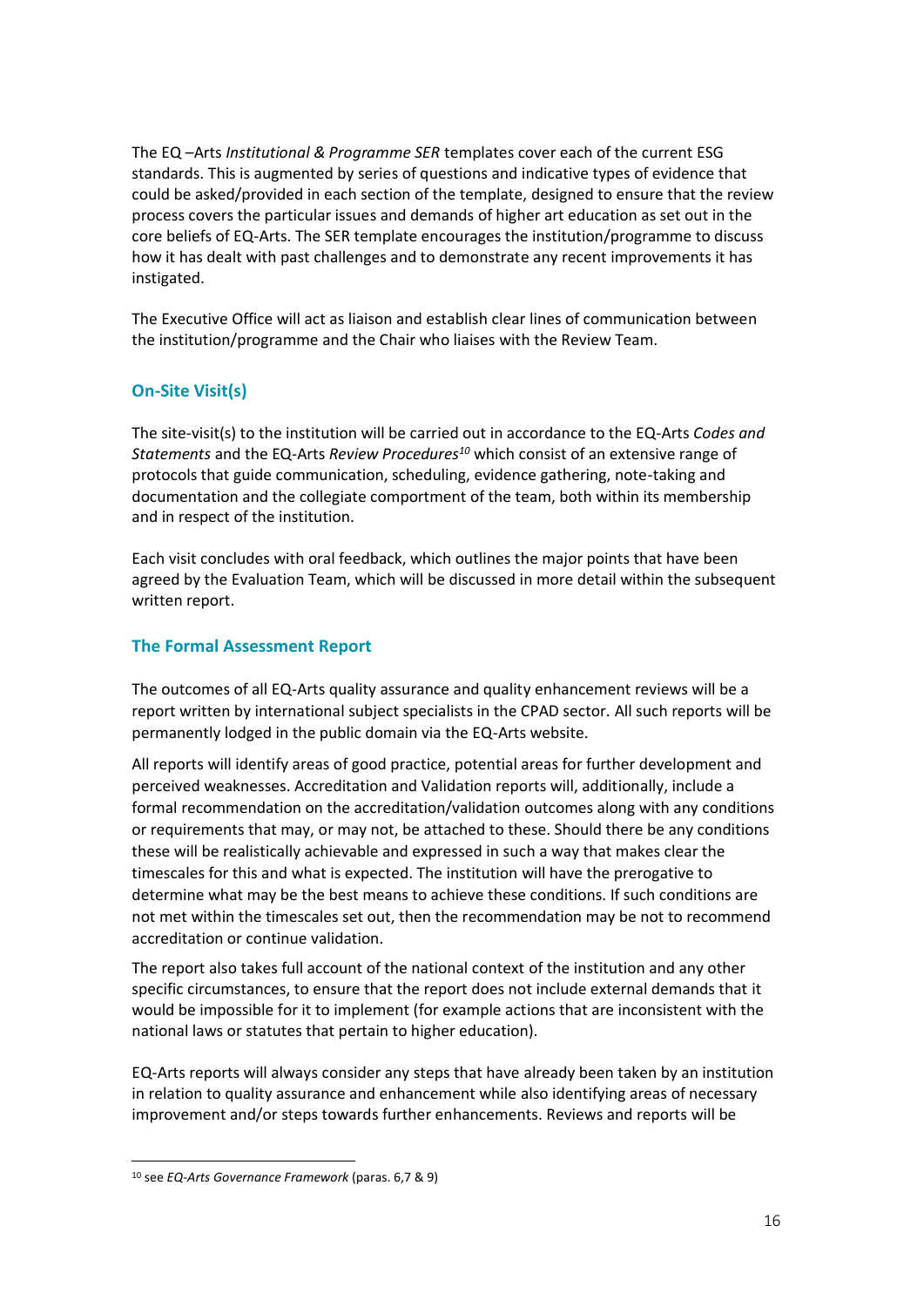written in a collegial tone with the intention of supporting and encouraging the further development of an institution's quality culture.

Each finding determined by the review is substantiated within the information provided by the institution (including the SER and its appendices) and/or evidence gathered during the Evaluation Team's discussions with the groups of staff, students, graduates and stakeholders during the on-site visits.

Formal Assessment reports are written by, and agreed upon, by all the members of the Evaluation Team. Decisions regarding any conditions and recommendations that are to be included in the report should be agreed unanimously. If any individual member of the team finds that they cannot support a decision regarding any of the conditions and recommendations, they can elect to formulate a substantiated note of dissent to the Board.

Institutions will have opportunity to read a draft copy of the report and comment on any matters of factual error before a final version of the report is approved by the EQ-Arts Accreditation Council.

Institutions have a right to ask for sensitive information to be redacted in the final report before it is published.

#### **Accreditation Decisions**

The Board will base its decisions concerning recommendations, conditions and accreditation on the basis of the recommendations as set out in the report they receive from the Review Teams.

It is the responsibility of the Board to ensure that any conditions and recommendations arrived at by Review Teams are evidence-based and have been arrived at through the written material (SER, Strategic Plan, Institutional Policies, minutes of meetings, etc.) presented prior to, during, or subsequent to the site visit and/or through the series of meetings held with key stakeholders. The Accreditation Council is ultimately responsible for the guardianship of the principles, guidelines and practices employed by EQ-Arts in its formal assessment and accreditation.

After the set period for making formal appeals has lapsed, the outcomes of the accreditation process and the final reports will be published on the EQ-Arts website.

#### **Follow-Up Procedure**

The EQ-Arts *Follow-up Procedure*<sup>11</sup> is an instrument to guarantee that recommendations and conditions which have been set in the formal assessment reviews are met in an appropriate time in order to ensure the validity of the accreditation process. The procedure is designed to support the on-going enhancement of the quality culture of an institution and allows the institution to demonstrate improvement. EQ-Arts has designed a template<sup>12</sup> for institutions to communicate with EQ-Arts about its progress in order to minimise resources for the institution and ensure a robust, transparent process.

<sup>11</sup> see Annex 25 *EQ-Arts Review Follow-up Procedure* on the EQ-Arts website [www.eq-arts.org](http://www.eq-arts.org/)  $12$  ibid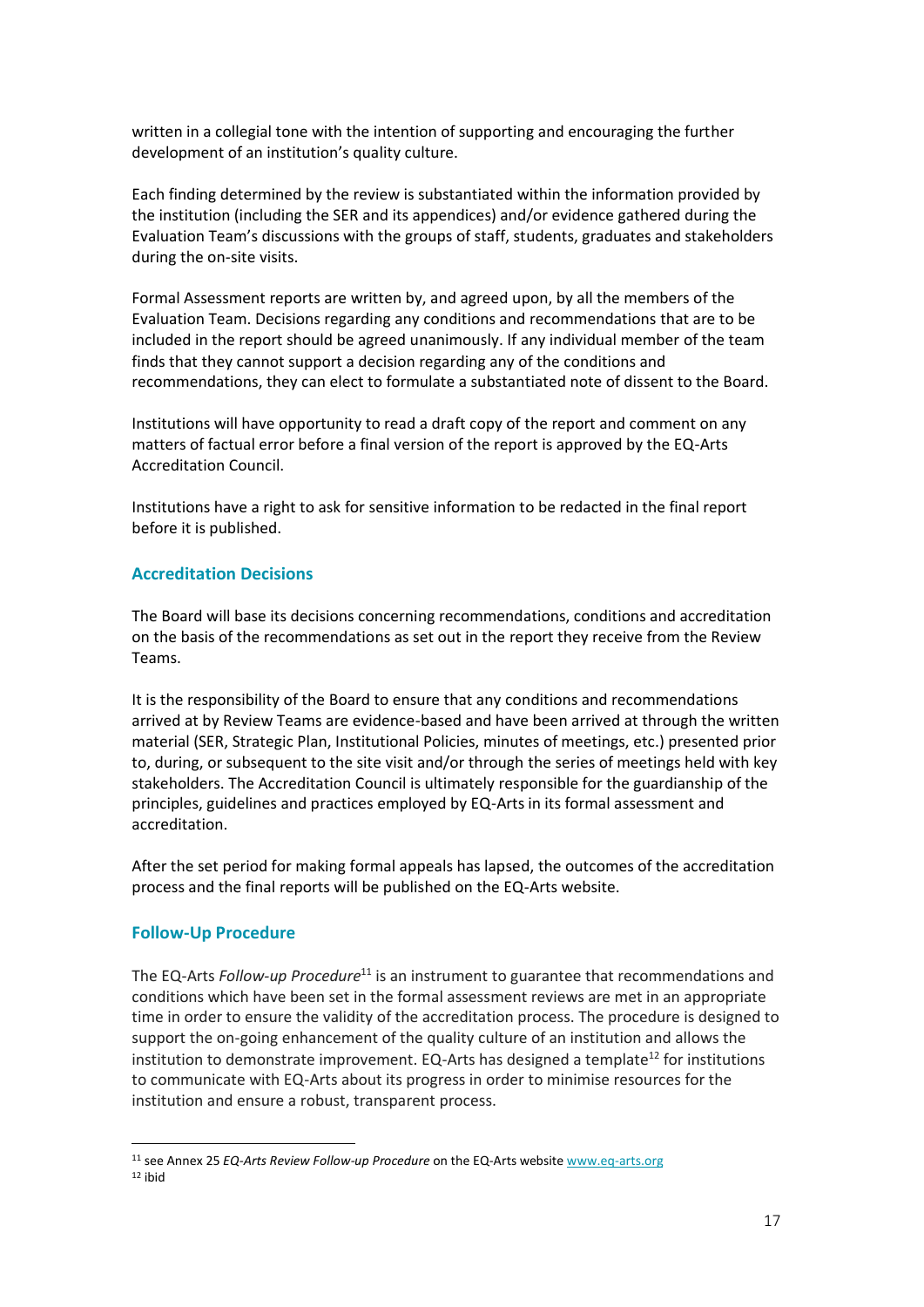EQ-Arts current practice provides extensive feedback through an oral report at the end of the final visit to the institution and in a very detailed written report<sup>13</sup> sent to the institution within 15 weeks of the final visit.

Up to a maximum of 15 months after a review the Chair of that review will coordinate a follow-up survey on the implementation and impact of the recommendations and/or conditions made and complete the *EQ-Arts Review Follow-up Report.<sup>14</sup>* These reports are analysed by the Board to see if the institution has addressed the recommendations and/or conditions and help identify any areas and/or trends that could be researched further into.

## **Feedback**

In order to develop and enhance its own internal QA processes, EQ-Arts has developed a feedback form to gather input from institutions. The forms are sent out by the Executive Office and shared with the Board.

All Review Team members are also invited to complete an evaluation questionnaire for the Board to assess and use for enhancement procedures.

#### **Collaborating with EQAR registered International and National QA&E Entities**

EQ-Arts is open to collaborate and work with EQAR registered international and national QA&E agencies in order to develop QA&E methodologies and tools within the sector as well as carrying out joint Assessment and Accreditation Reviews.

In such cases a Memorandum of Agreement (MoA) will be drawn up signed by both parties. The MoA will provide clarity about the division of workload, cost sharing, requirements for the expertise panel members, the process by which panel members will be selected, the guidelines, templates and processes that will be used, as well which accreditation body will make the final decision regarding accreditation.

Both agencies will be asked to evaluate the process and give feedback to EQ-Arts in order to develop and enhance its own processes.

In case of agencies that are not registered by EQAR or have not fully and consistently adopted the ESG, a memorandum of agreement will be signed that ensures that the process delivered by EQ-Arts will adhere to the ESG and in accordance to its own internal standards for Quality Assurance.

EQ-Arts is open to recommend experts for review teams from its Register of Peer-Experts to other EQAR registered agencies as a means of heightening the quality of external QA&E processes in the sector and to maintain collegial relationships with other agencies and organisations. Experts will be asked to share examples of best practice with the Executive Office in order to be included in the review and development of its own methodology and processes.

<sup>13</sup> see Annexes 30 & 32 *EQ-Arts Institutional and Programme Review Report* templates to be found on the EQ-Arts website [www.eq-arts.org](http://www.eq-arts.org/)

<sup>14</sup> see Annex 25 *EQ-Arts Follow-up Procedure & Report* template to be found on the EQ-Arts websit[e www.eq](http://www.eq-arts.org/)[arts.org](http://www.eq-arts.org/)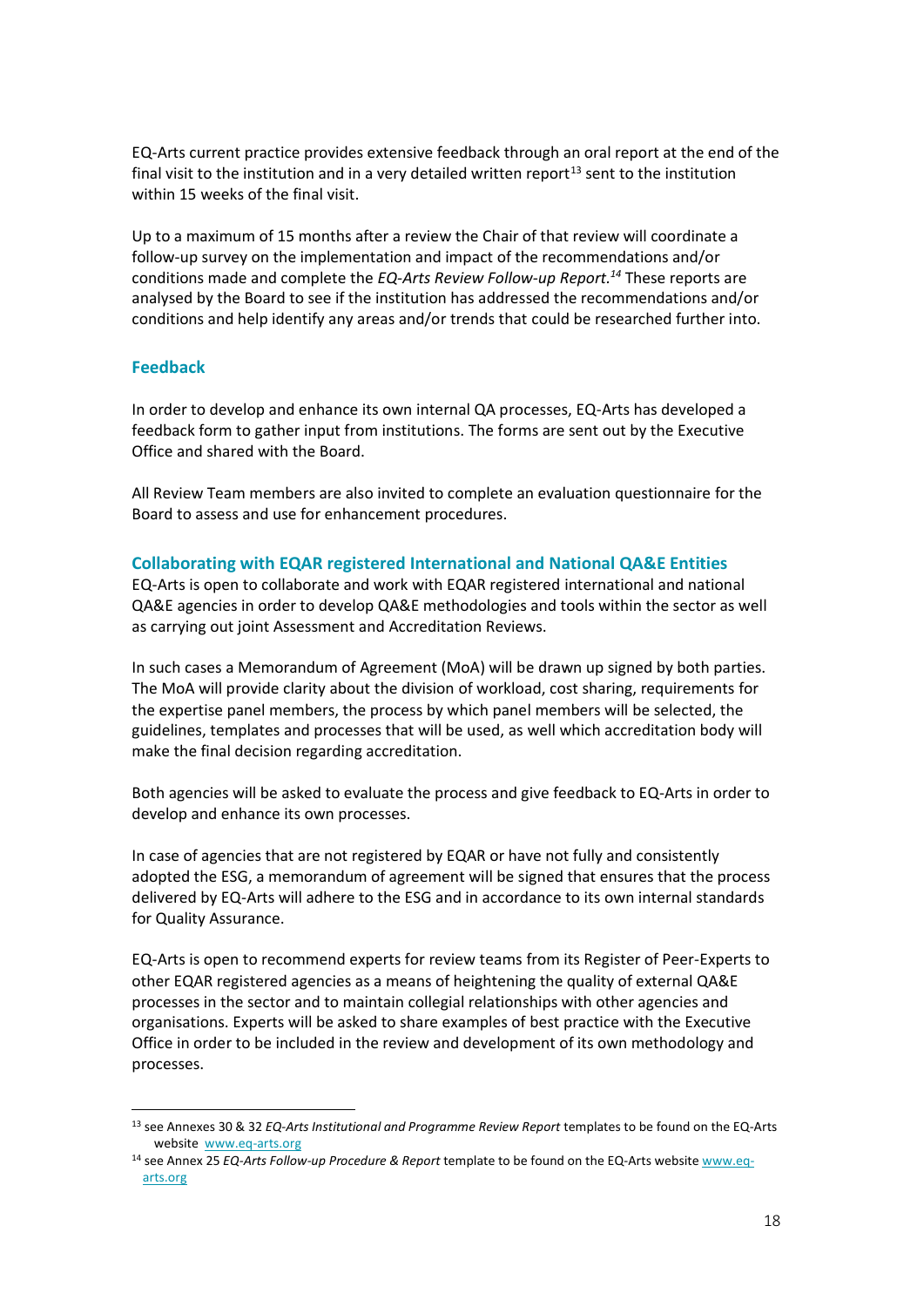# **Enhancement Activities**

Quality enhancement activities are not usually the requirement of any legislative framework but are determined through institutional choice and so commissioned by the institution. They include:

- *Review* Review processes are normally conducted on a periodic basis with their primary focus being on quality outcomes. The aim of review is to evaluate the degree to which an institution or programme has been able to quality enhance outcomes from the academic provision that is under review. Quality reviews can be undertaken either as an internal audit by the institution itself or as an external audit conducted by EQ-Arts.
- *Audit* Audit processes are normally conducted on a periodic basis with their primary focus being on quality system*s.* Quality audits aim to determine the degree to which the overall system for quality assurance (not the quality of the outcomes from that system) are meeting, or could meet, stated aims and objectives. At programme level this can be undertaken either as an internal audit by the institution itself or as an external audit conducted by EQ-Arts. Institutional audits will determine the degree to which the Institution's own procedures and mechanisms ensure quality assurance and quality enhancement. At this level, Institutional audit is normally undertaken by an external agency such as EQ-Arts.
- *Benchmarking* Quality benchmarks are external reference points that help institutions to identify their own strengths, weaknesses and best practices. Benchmarks also help to establish meaningful and relevant comparisons between a range of different institutional cultures and academic programmes so facilitating international co-operation between higher education institutions across the CPAD sector. Where an institution is subject to a national qualifications framework this will constitute the benchmarks to be used for comparison.

The mission of EQ-Arts is to assure and enhance quality across the CPAD sector as a whole in ways that are even-handed and impartial. *"In this latter respect, EQ-Arts does not accept, or enter into, exclusive contracts with individual institutions for paid 'consultancy' where the purpose is to prepare for a forthcoming formal assessment to be carried out by EQ-Arts or to improve the academic provision to create a competitive advantage that would compromise the ability of EQ-Arts to form an independent judgment on the quality of that provision." 15*

## **Support of Enhancement Activities**

In order to ensure consistency and the highest standard of delivery the Executive Office coordinates all non-formal assessment/enhancement activities.

- It liaises with clients about the content and issues to be addressed
- it selects trainers from the Expert Register
- it approves all documents and training material which will be used by trainers
- it liaises with the institution about matters of logistics and billing

<sup>15</sup> see *EQ-Arts Governance Framework* (p.2 para 6.2)